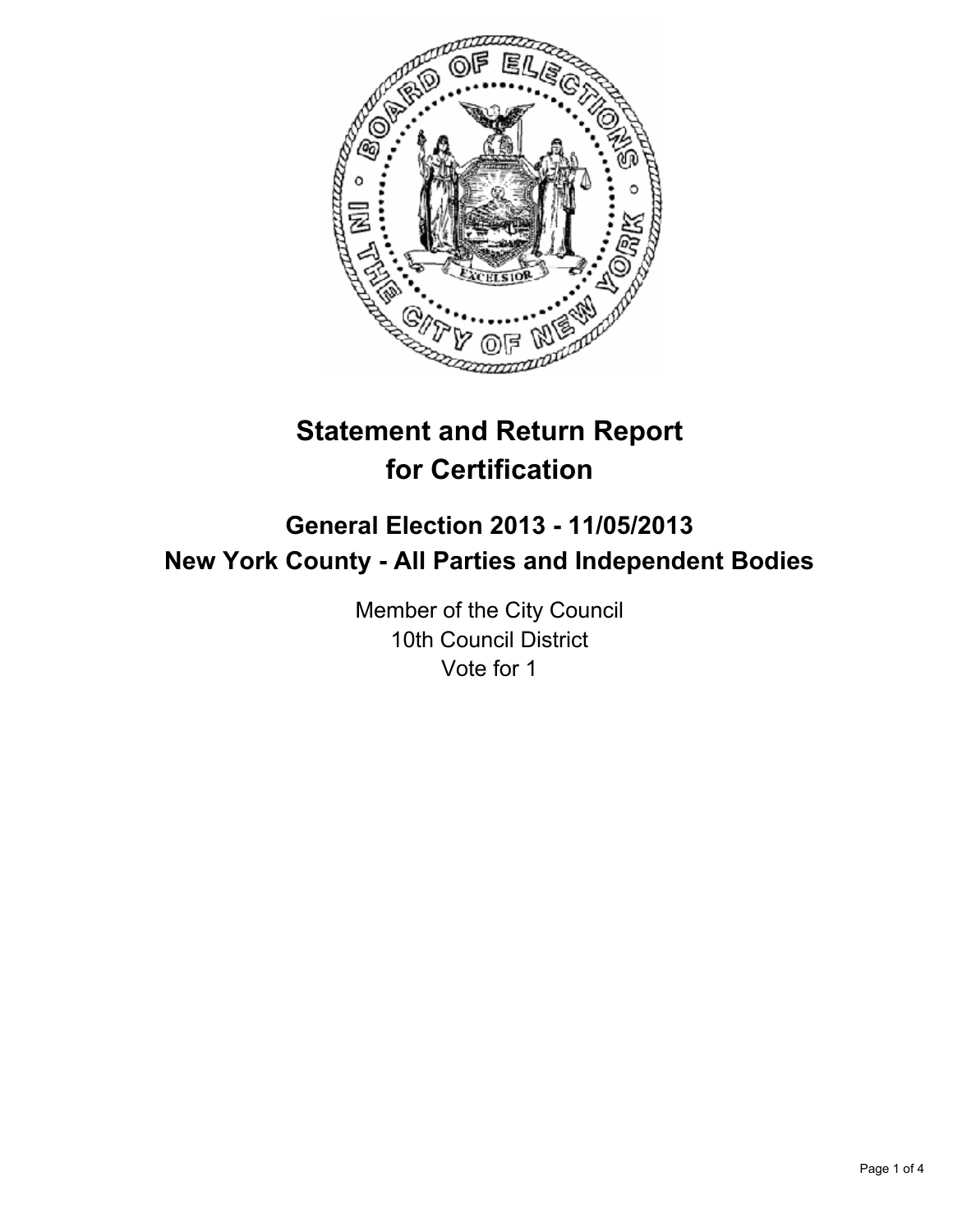

### **Assembly District 71**

| <b>PUBLIC COUNTER</b>                                    | 6,210    |
|----------------------------------------------------------|----------|
| <b>EMERGENCY</b>                                         | 0        |
| ABSENTEE/MILITARY                                        | 127      |
| <b>FEDERAL</b>                                           | 0        |
| <b>SPECIAL PRESIDENTIAL</b>                              | $\Omega$ |
| <b>AFFIDAVIT</b>                                         | 88       |
| <b>Total Ballots</b>                                     | 6,425    |
| Less - Inapplicable Federal/Special Presidential Ballots | $\Omega$ |
| <b>Total Applicable Ballots</b>                          | 6,425    |
| YDANIS RODRIGUEZ (DEMOCRATIC)                            | 4,549    |
| RONNIE CABRERA (REPUBLICAN)                              | 621      |
| YDANIS RODRIGUEZ (WORKING FAMILIES)                      | 461      |
| MIGUEL ESTRELLA (SCHOOL CHOICE)                          | 124      |
| CALOS DANGER (WRITE-IN)                                  | 1        |
| CHERYL PAHDRAN (WRITE-IN)                                | 1        |
| CHERYL PANDHAM (WRITE-IN)                                | 1        |
| ERIC ODELL (WRITE-IN)                                    | 1        |
| LUIS TEJADA (WRITE-IN)                                   | 8        |
| ROBERT JACKSON (WRITE-IN)                                | 1        |
| UNATTRIBUTABLE WRITE-IN (WRITE-IN)                       | 1        |
| <b>Total Votes</b>                                       | 5,769    |
| Unrecorded                                               | 656      |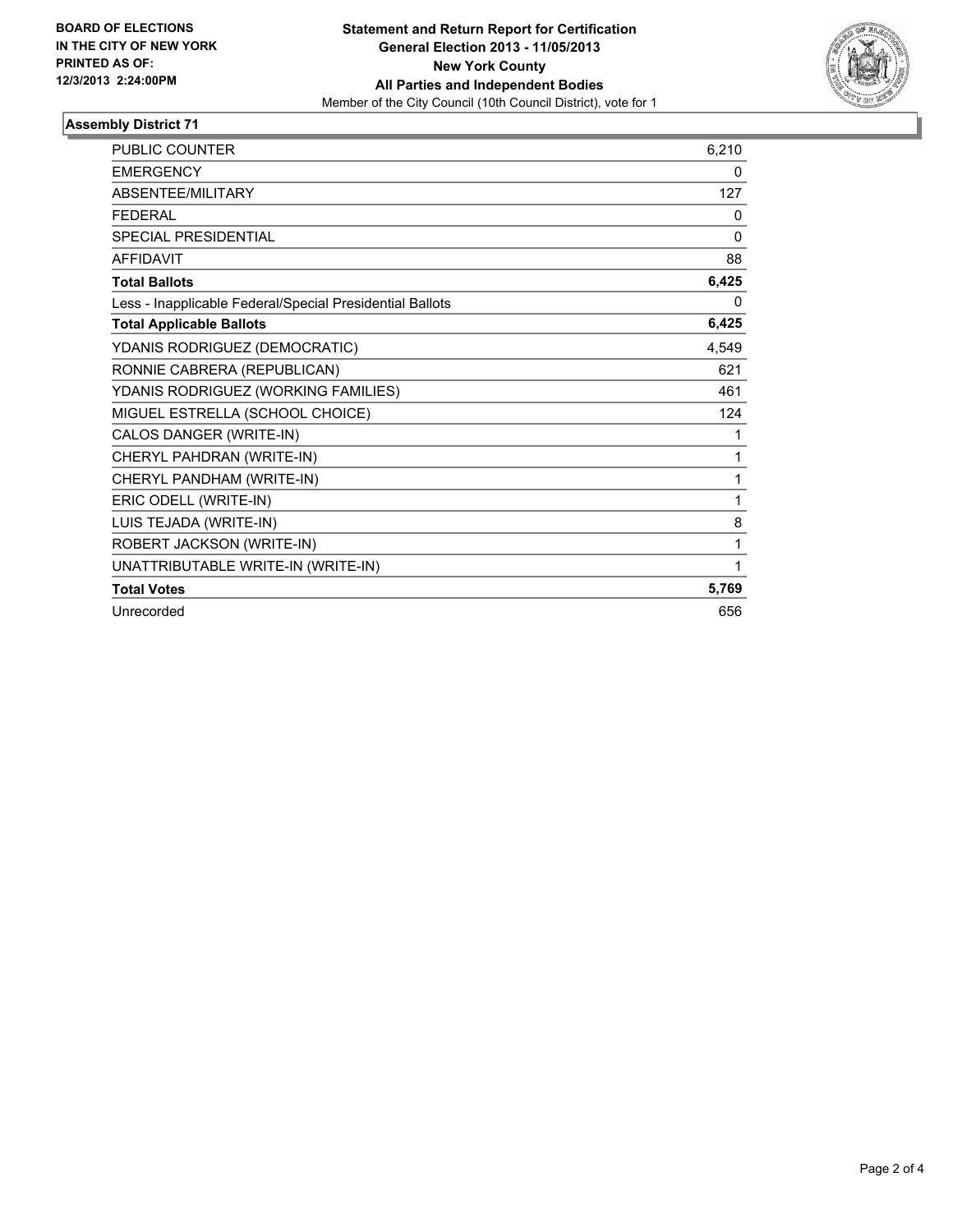

### **Assembly District 72**

| PUBLIC COUNTER                                           | 16,145         |
|----------------------------------------------------------|----------------|
| <b>EMERGENCY</b>                                         | 0              |
| ABSENTEE/MILITARY                                        | 228            |
| <b>FEDERAL</b>                                           | 0              |
| <b>SPECIAL PRESIDENTIAL</b>                              | $\mathbf{0}$   |
| <b>AFFIDAVIT</b>                                         | 251            |
| <b>Total Ballots</b>                                     | 16,624         |
| Less - Inapplicable Federal/Special Presidential Ballots | 0              |
| <b>Total Applicable Ballots</b>                          | 16,624         |
| YDANIS RODRIGUEZ (DEMOCRATIC)                            | 12.777         |
| RONNIE CABRERA (REPUBLICAN)                              | 974            |
| YDANIS RODRIGUEZ (WORKING FAMILIES)                      | 693            |
| MIGUEL ESTRELLA (SCHOOL CHOICE)                          | 373            |
| <b>BRIAN MURPHY (WRITE-IN)</b>                           | 1              |
| CARLA ZANONI (WRITE-IN)                                  | 1              |
| CHERYL PANAHAM (WRITE-IN)                                | 1              |
| CHERYL PUHAHAM (WRITE-IN)                                | 1              |
| <b>GEORGE ESPINAL (WRITE-IN)</b>                         | 1              |
| HARVEY MILK (WRITE-IN)                                   | $\overline{2}$ |
| LUIS TEJADA (WRITE-IN)                                   | 5              |
| MICHAEL GUTMANN (WRITE-IN)                               | 1              |
| UNATTRIBUTABLE WRITE-IN (WRITE-IN)                       | 16             |
| <b>Total Votes</b>                                       | 14,846         |
| Unrecorded                                               | 1,778          |